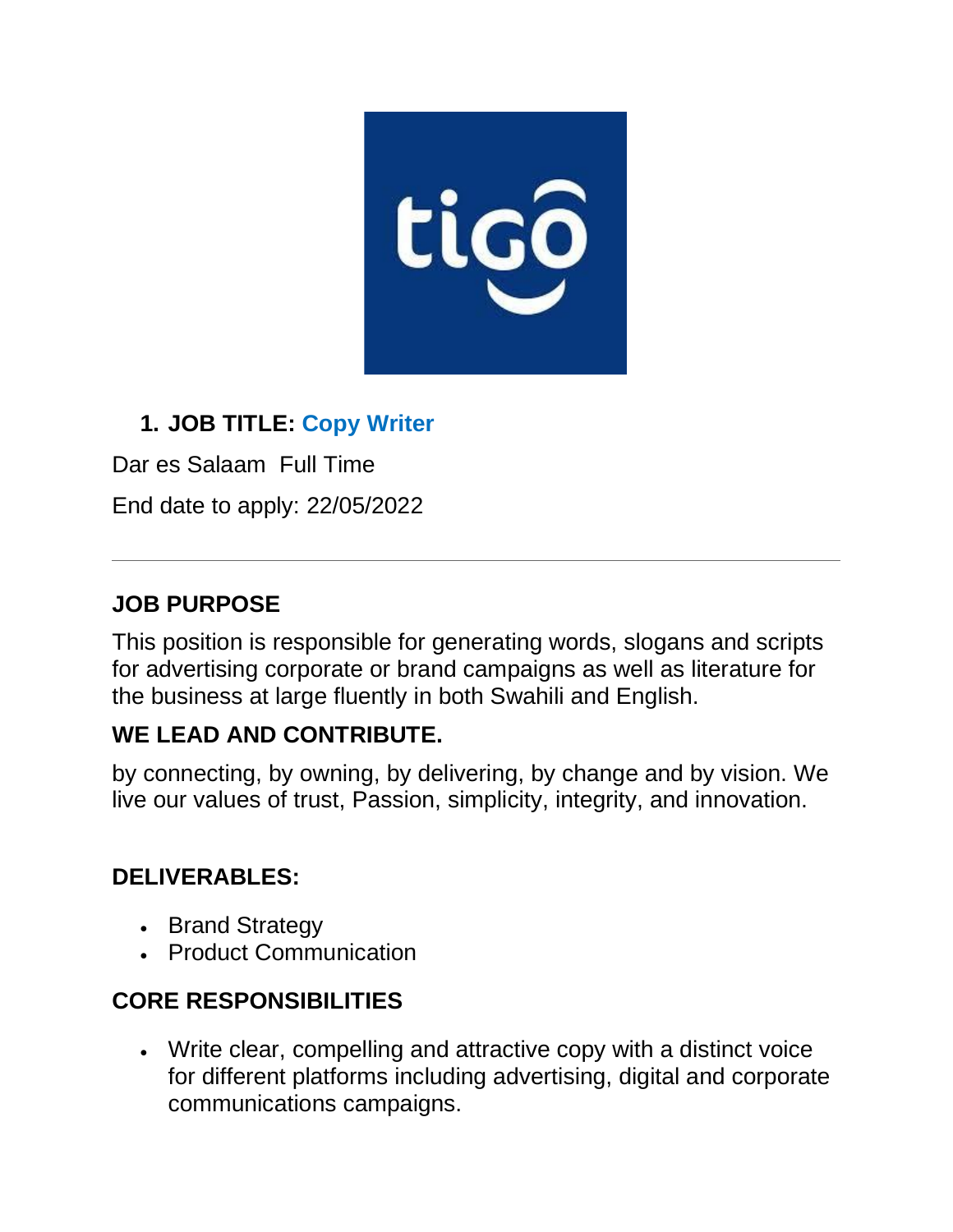- Interpret creative/communications briefs to understand project requirements.
- Work with brand, communications, digital teams on different marketing projects both large and small scale.
- Work with Consumer Understanding to research for relevant impactful copy, slogans, scripts e.t.c.
- Edit and proofread copy as needed.
- Use SEO principles to maximize copy's reach.

## **CORE COMPETENCIES**

- Proven experience as a copywriter or related role.
- Knowledge of online content strategy and creation.
- Excellent writing, editing and proofreading skills.
- Experience with SEO.
- Strong research skills.
- Highly creative and imaginative.
- Collaborative spirit.
- Excellent time-management and organizational skills.
- Be able to work under pressure.
- Have an eye for detail.
- Have an interest in commerce, culture and new advertising trends and techniques.

## **QUALIFICATION AND EXPERIENCE**

- University degree or advance diploma in literature, journalism, marketing or communications.
- A minimum of three years of experience in content creation, marketing, communications, or similar.

# **[APPLY HERE](https://www.tigo.co.tz/careers?job=8)**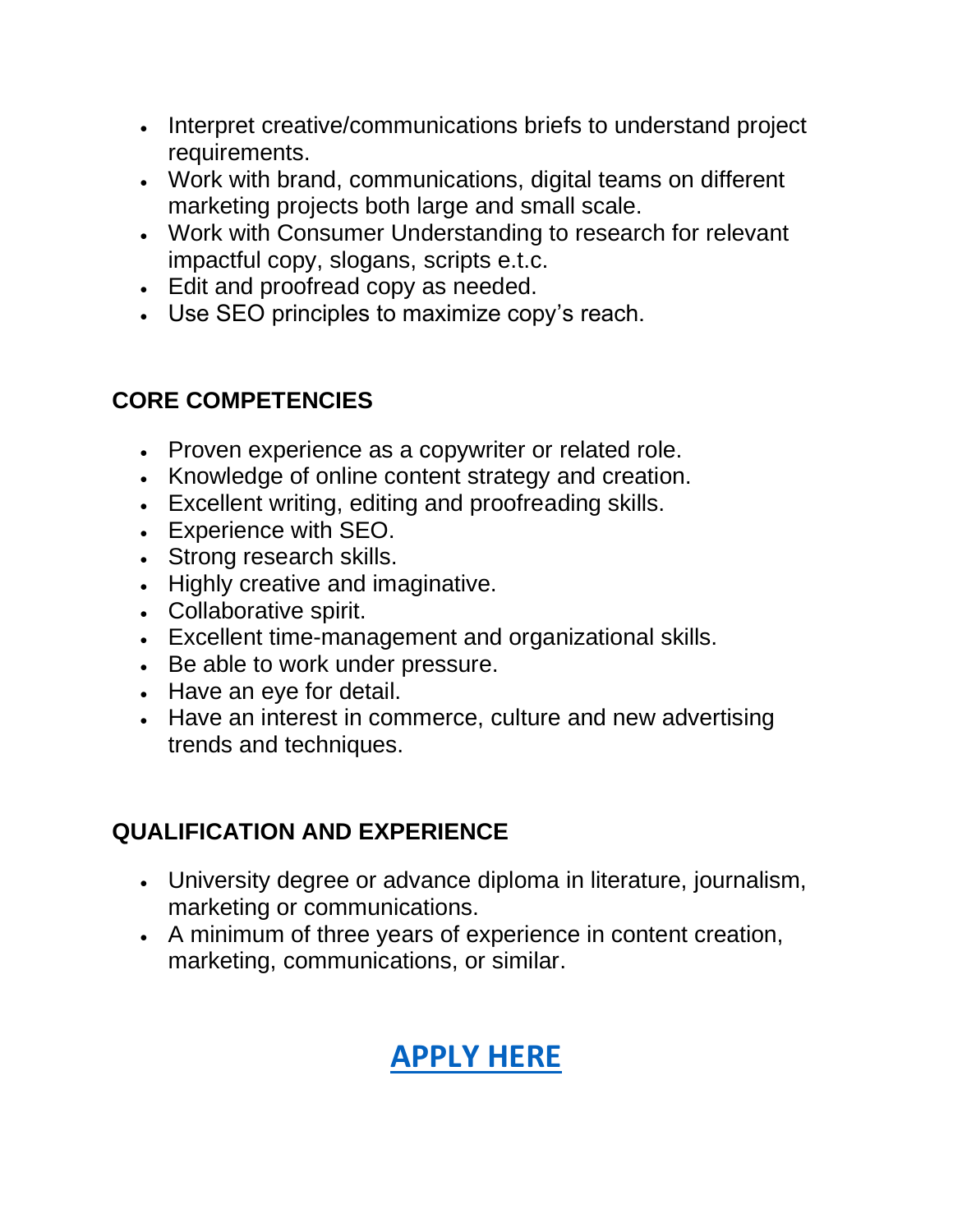# **2. JOB TITLE: Content Specialist**

Dar es Salaam Full Time

End date to apply: 22/05/2022

## **JOB PURPOSE**

This position is responsible for developing content strategies and creating content for various segments in various channels. The content Specialist will research for content and consumer trends to ensure the content created is engaging and relevant across the segments.

## **WE LEAD AND CONTRIBUTE.**

by connecting, by owning, by delivering, by change and by vision. We live our values of trust, Passion, simplicity, integrity, and innovation.

#### **DELIVERABLES:**

- Brand Strategy
- Product Communication

## **CORE RESPONSIBILITIES**

- Work with creative, marketing, and design teams to ideate and define content goals.
- Researching content and consumer trends to ensure that content is relevant and appealing.
- Developing content strategies to effectively reach the desired target audience, brand and commercial goals.
- Creating content for Tigo and 3rd party platforms including blogs, websites, and social media.